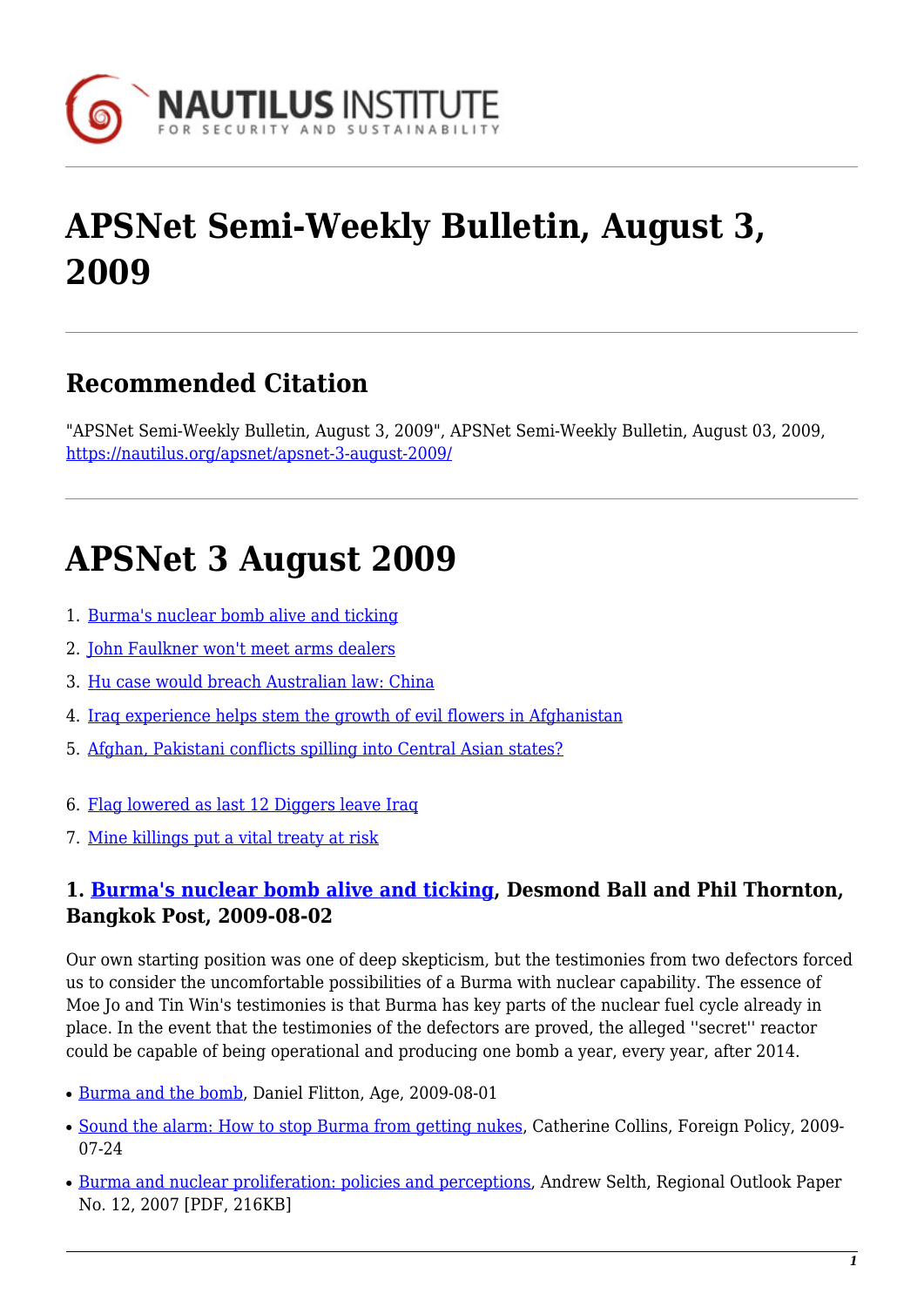# <span id="page-1-0"></span>**2. [John Faulkner won't meet arms dealers](http://www.theaustralian.news.com.au/story/0,25197,25860294-31477,00.html), Matthew Franklin, Australian, 2009-07-31**

Defence Minister John Faulkner has refused to attend a meeting of arms dealers and defence company executives who have paid the Labor Party up to \$110,000 for special access to government ministers. Senator Faulkner had made clear he would not honour an agreement made by his predecessor, Joel Fitzgibbon, to host a roundtable of defence industry representatives organised for November by the Labor Party's NSW branch Business Dialogue. Labor was asking businesspeople to pay \$110,000 for premium membership of the group, entitling them to special access to NSW and Rudd government ministers.

- [Anna Bligh bans MPs from fundraisers](http://www.theaustralian.news.com.au/story/0,25197,25873102-2702,00.html), Sean Parnell and Nicola Berkovic, Australian, 2009-08-03
- [Crisis may spark funding overhaul,](http://www.theage.com.au/national/crisis-may-spark-funding-overhaul-20090731-e4iy.html) Cosima Marriner, Age, 2009-08-01

#### <span id="page-1-1"></span>**3. [Hu case would breach Australian law: China](http://www.radioaustralianews.net.au/stories/200908/2643511.htm?desktop), ABC, 2009-08-03**

A senior Chinese Government official says the crimes allegedly committed by Rio Tinto mining executive Stern Hu would have breached Australian law, had they happened here. The Chinese Government has rebuffed Australia's pleas for more details on the case against Mr Hu. The Chinese Vice Foreign Minister, Liu Jieyu, is visiting Australia to observe the Labor Party national conference.

#### <span id="page-1-2"></span>**4. [Iraq experience helps stem the growth of evil flowers in Afghanistan,](http://www.theaustralian.news.com.au/story/0,25197,25863805-31477,00.html) Patrick Walters, Australian, 2009-08-02**

The past month has been by far the bloodiest for the US-led coalition in the eight-year war in Afghanistan. A great deal has been learned from Iraq, particularly in defeating IED's triggered by radio signals or other methods using the electro-magnetic spectrum. From the explosive ordnance expert on the ground using mini-robots to detect hidden devices to vehicles built to withstand roadside bombs and manned aerial vehicles able to conduct 24-hour surveillance using infra-red cameras, the IED threat has spawned remarkably swift and innovative counter-measures.

- [July is deadliest month in Afghanistan for U.S. forces, foreign allies](http://www.latimes.com/news/nationworld/world/la-fgw-afghanistan1-2009aug01,0,1527099.story), Laura King, LA Times, 2009-07-31
- [Civilian toll rising in Afghanistan, U.N. says,](http://www.nytimes.com/2009/08/01/world/asia/01afghan.html) Sharon Otterman, NYT, 2009-07-31
- [US set to ask Australia for more help in Afghan war,](http://www.watoday.com.au/world/us-set-to-ask-australia-for-more-help-in-afghan-war-20090731-e3io.html) Peter Hartcher and Anne Davies, SMH, 2009-07-31
- [IEDs and Counter IED Task Force,](http://nautilus.org/australian-security-general/ieds-and-counter-ied-task-force.html) Australia in Afghanistan, Nautilus Institute

### <span id="page-1-3"></span>**5. [Afghan, Pakistani conflicts spilling into Central Asian states?](http://www.csmonitor.com/2009/0731/p06s04-wosc.html) Abdujalil Abdurasulov, Christian Science Monitor, 2009-07-30**

<span id="page-1-4"></span>A spate of militant clashes in Tajikistan may indicate that the conflicts in Afghanistan and Pakistan are spilling beyond their borders – a top concern for neighboring Central Asian nations and Russia. The rise in violence comes as Pakistan wraps up an assault on militants in the north and Western forces intensify a campaign against insurgents in Afghanistan ahead of an Aug. 20 election. The offensives may be pushing foreigners fighting in either country to flee the conflict and return home.